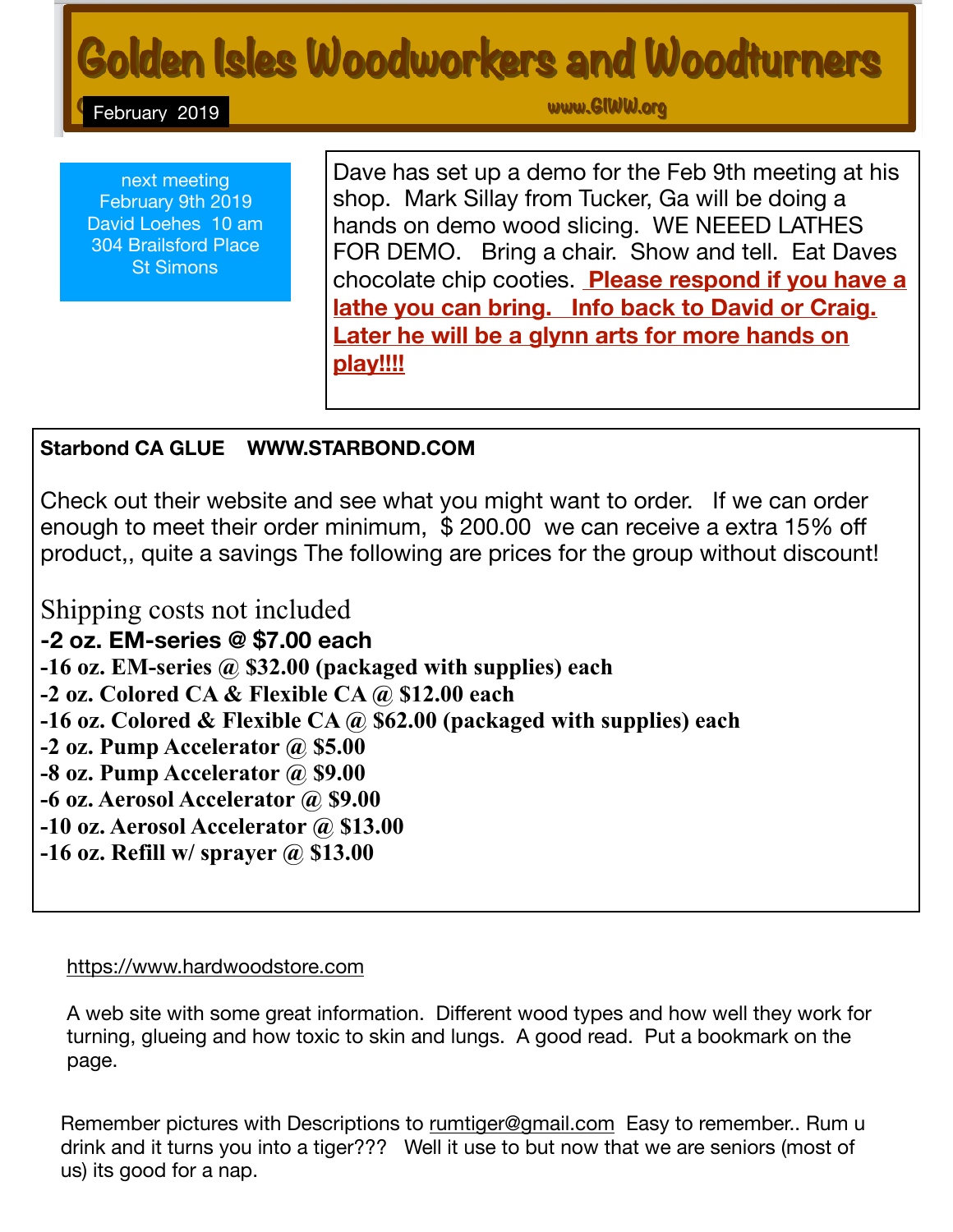Daves demo on segmented cutting and gluing was a hit Saturday. Lots of questions and some furrowed brows. Myself got a little lost to be honest but Dave had it all figured out and had turned several nice looking pieces.



From glue up to the lathe. Sure saves a bunch of wood and you can make some unusual designs.



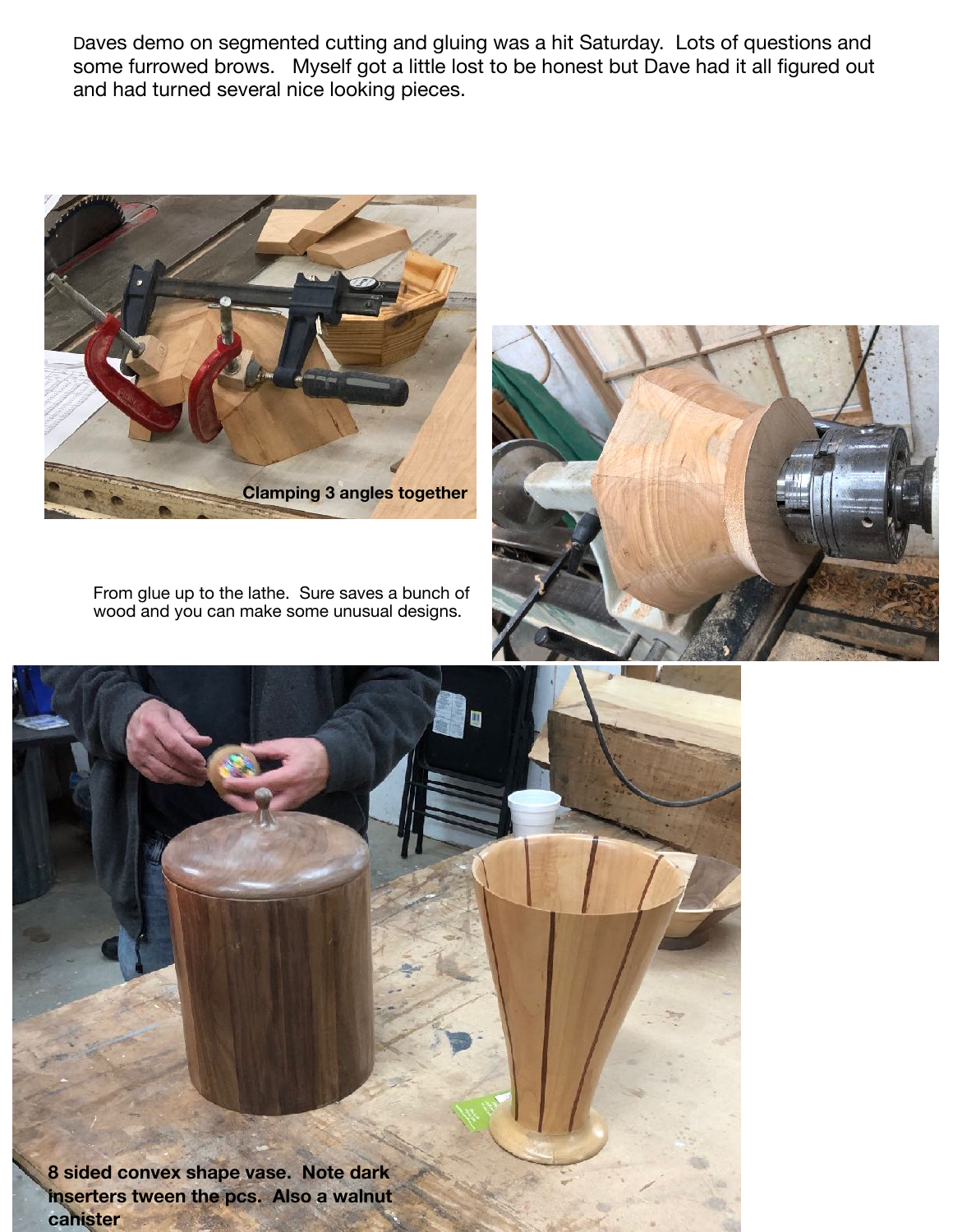Herb Creations



Plain oak stress bowl





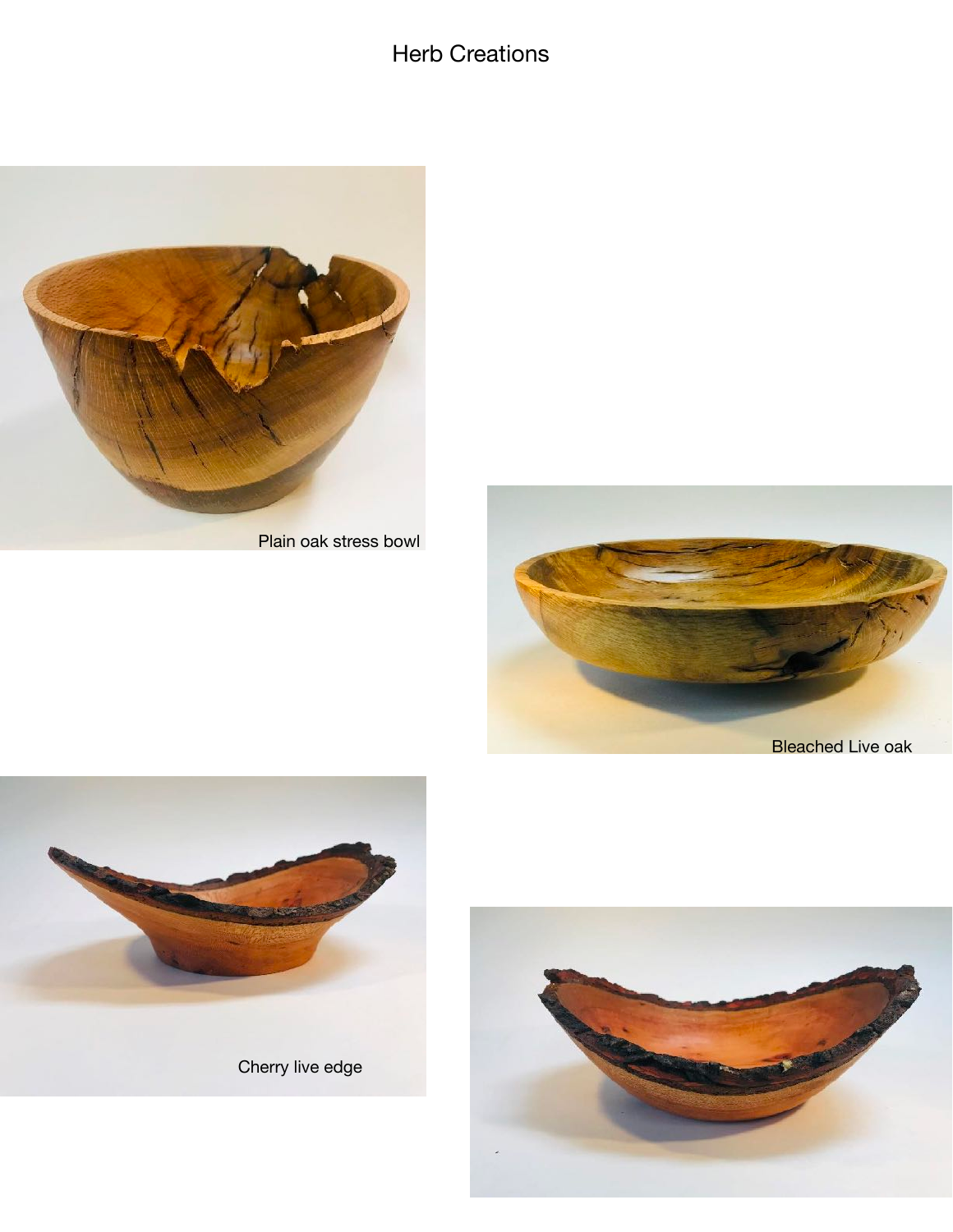

Cherry with live edge end grain

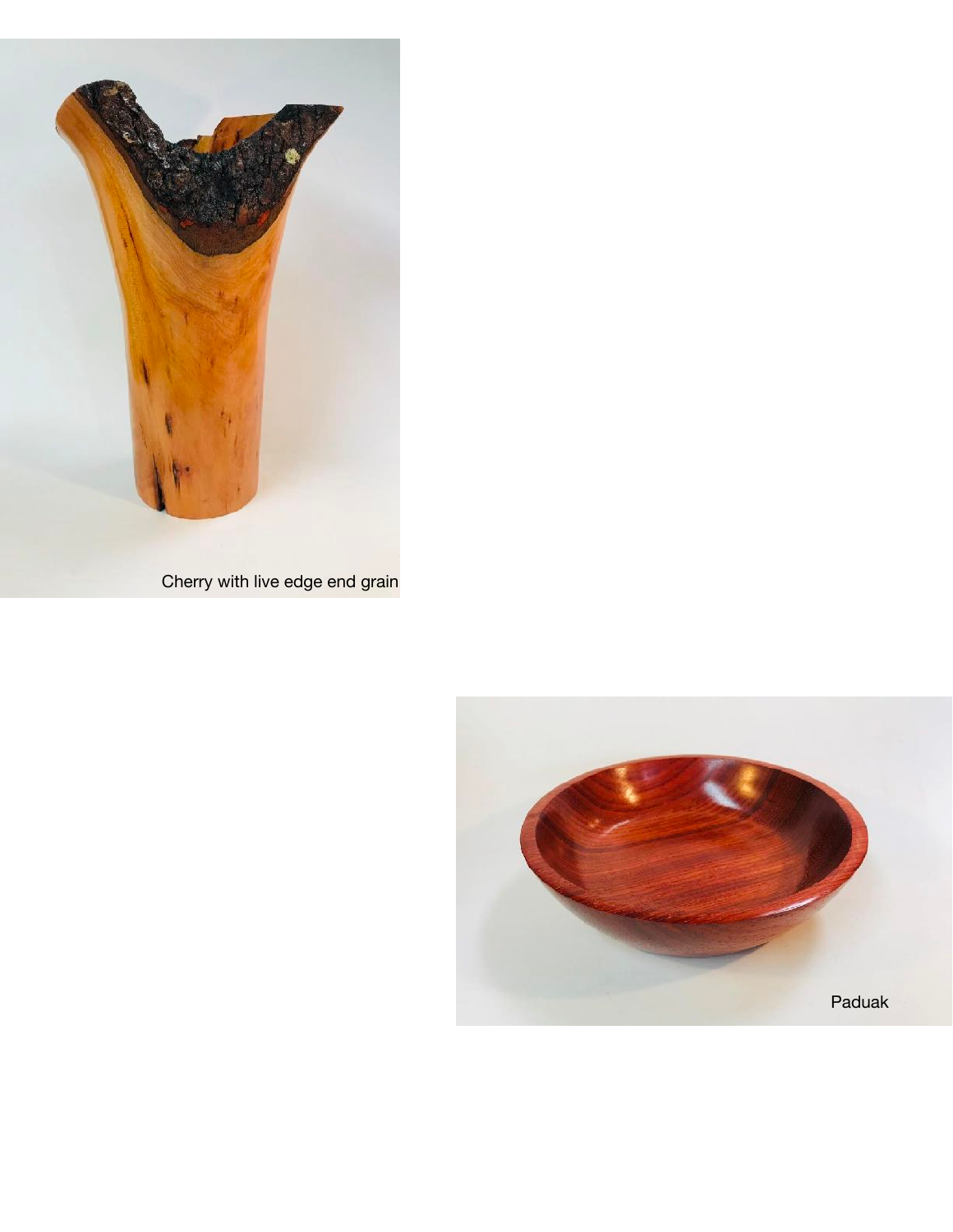# Eddie Wildsmith



Coffee cart I built for<br>daughter. Wood is red oak.

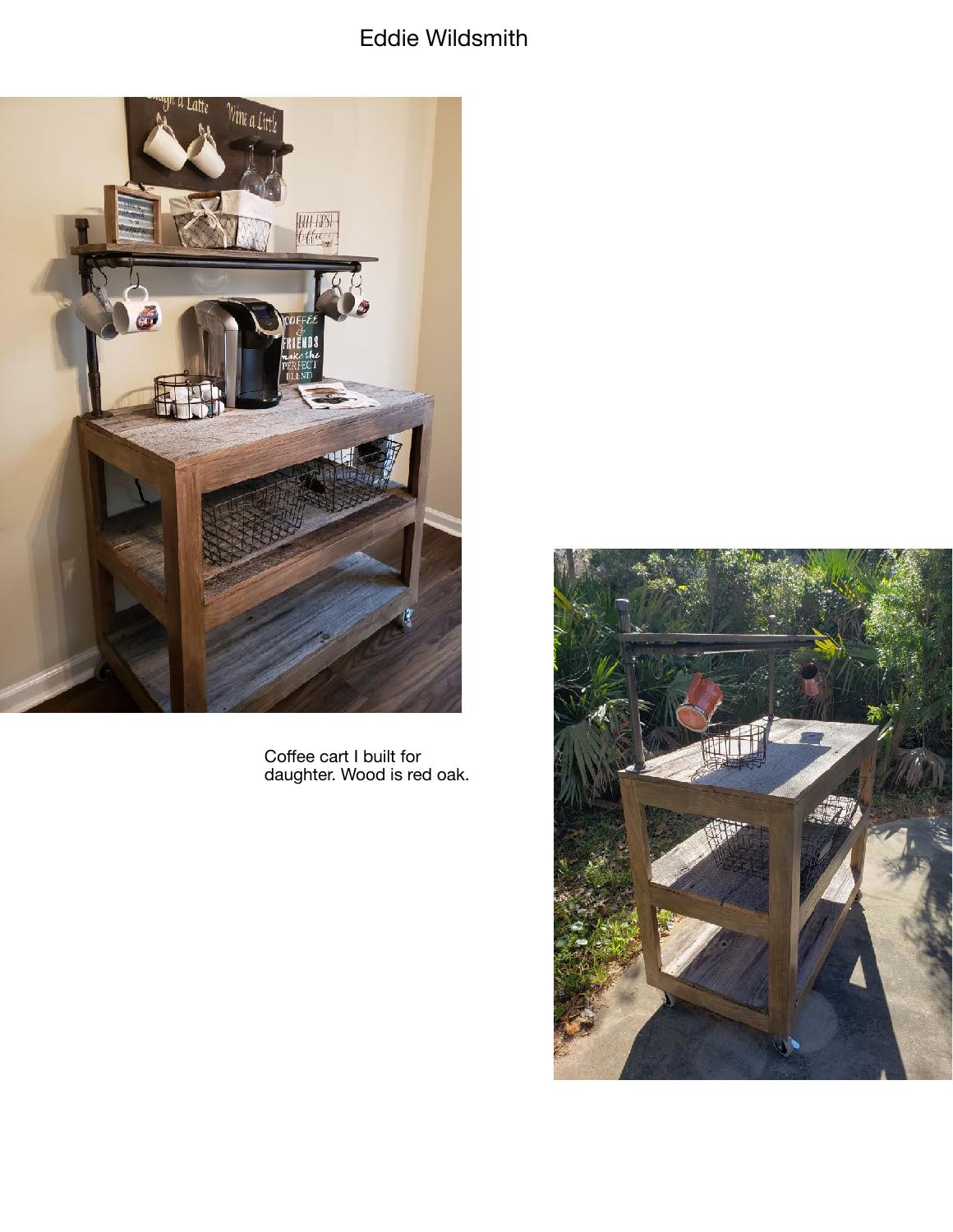1st pic is the color coat epoxy. Once dry, sand it all down to get all the excess color off, leaving color in the cracks only. Then applied 3 coats of clear, as shown in the next pics. These will be drilled and used for bottle stopper displays.